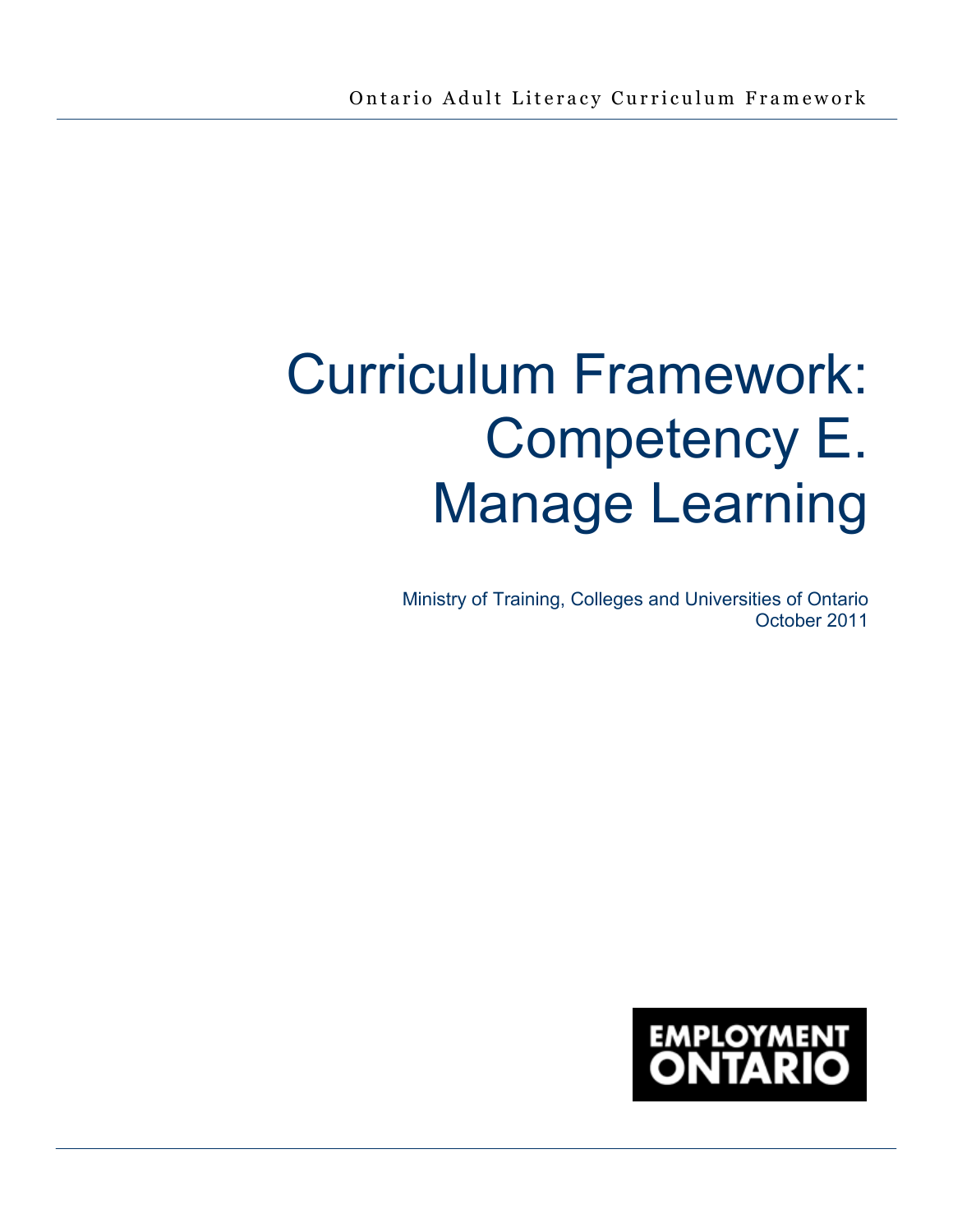# Document History

| <b>Version</b> | Date         | Notes and changes                                                                                                                                                                                                                                                                  |
|----------------|--------------|------------------------------------------------------------------------------------------------------------------------------------------------------------------------------------------------------------------------------------------------------------------------------------|
| 1.0            | April 2011   | Initial version                                                                                                                                                                                                                                                                    |
| 1.1            | October 2011 | Minor changes made to Performance descriptors in<br>levels $1, 2$ and $3$ :                                                                                                                                                                                                        |
|                |              | Performance descriptors pertaining to the<br>$\bullet$<br>learner, originally repeated in each level of<br>the competency, have now been listed only<br>once, at the end of the competency<br>introduction in a table with the label<br>"Performance Descriptors for the learner." |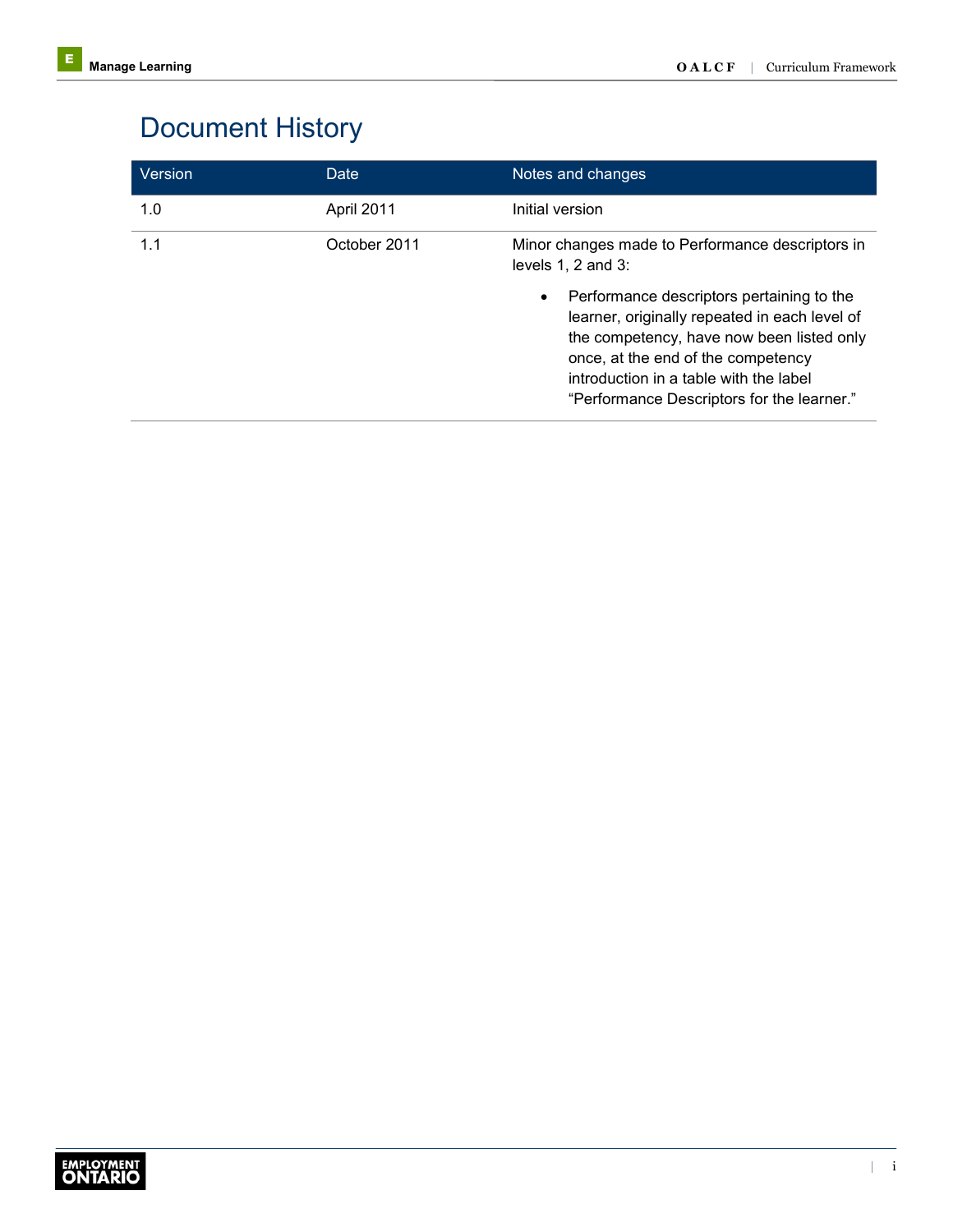# Manage Learning

*E. Manage Learning* captures the elements that contribute to successful learning. This competency is about helping learners develop the abilities necessary to manage not only in literacy programming, but also in other learning situations, both formal and informal. *E. Manage Learning* comprises goal setting, planning, learning strategies, self-reflection, and evaluation—as each relates to the learning process.

Learners manage learning while taking continuing education courses, learning skills for new jobs, learning to use new equipment, and learning to play musical instruments.

Although the competency *E. Manage Learning* is not organized by task groups, it is composed of performance descriptors, observable characteristics of learner performance. Some performance descriptors are organized by Levels, while others apply to tasks across Levels.

The performance descriptors organized by Levels describe three different aspects of learner performance. Performance descriptors in *E. Manage Learning* support a variety of tasks described in other competencies. The performance descriptors that apply across Levels can be used to identify the abilities learners have and those they need to develop to make successful transitions. Learners can use the list of performance descriptors to self-assess.

## *Indicator Overview*

**E** 

| Level 1 | Set short-term goals, begin to use limited learning strategies, and begin to monitor own<br>learning                     |
|---------|--------------------------------------------------------------------------------------------------------------------------|
| Level 2 | Set realistic short- and long-term goals, use a limited number of learning strategies, and<br>monitor own learning       |
| Level 3 | Set realistic short- and long-term goals, use a variety of learning strategies, and monitor<br>and evaluate own learning |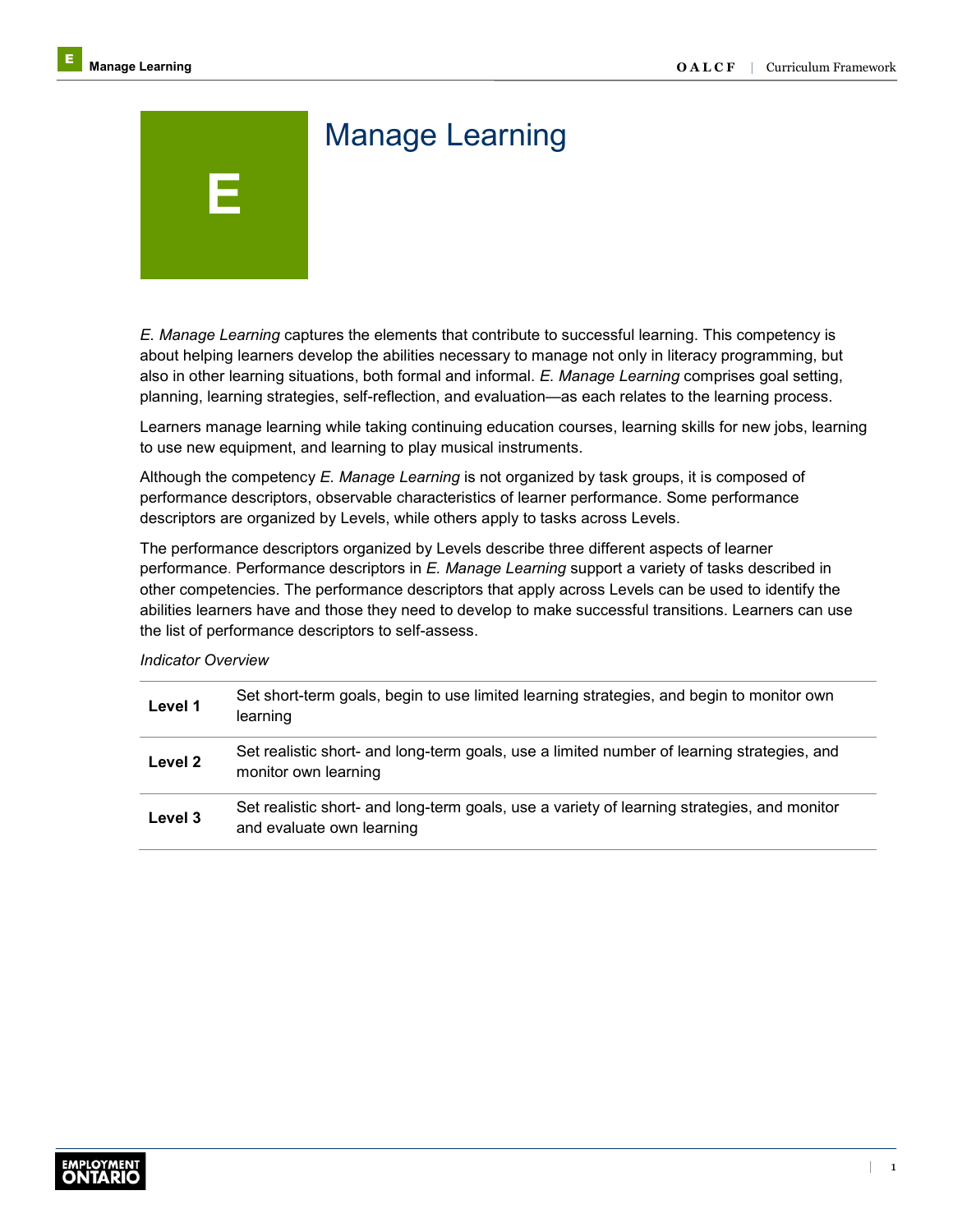The following performance descriptors apply across all three levels of this Competency. They have been provided because they are indicators of learners' readiness to make successful transitions.

## **Performance Descriptors for the learner:**

Demonstrates positive attitude to learning

Accepts positive feedback and constructive criticism

Recognizes and expresses when one does not know something

Accepts new learning challenges

Willing to work independently

Takes responsibility for learning

Takes initiative

Takes risks in learning situations

Manages time (e.g. makes realistic estimates about time, meets deadlines, completes activities and tasks in a logical order)

Attends class regularly and punctually

Checks accuracy of work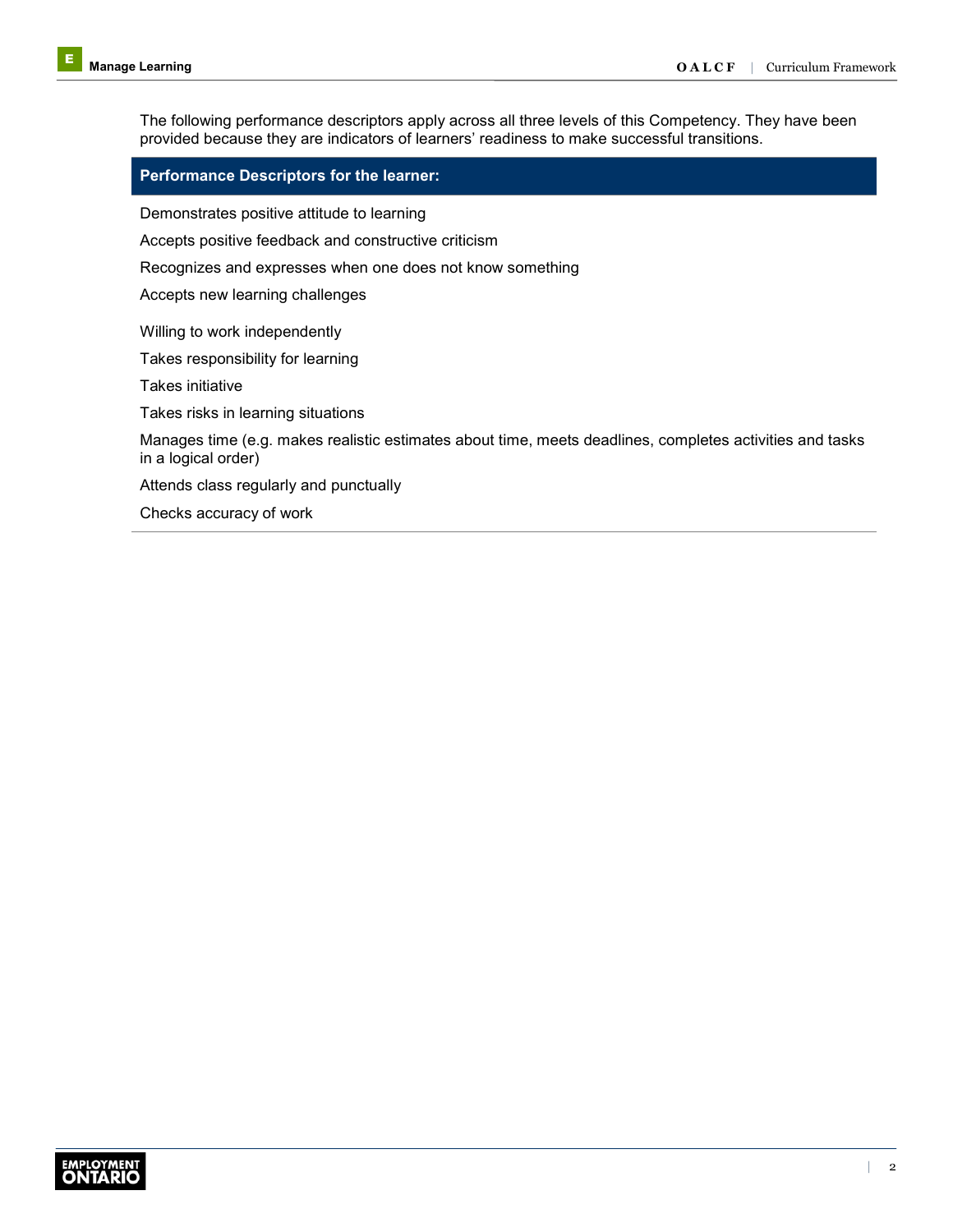**E.1** 

Level **1** 

## At this level, learners:

## Set short-term goals, begin to use limited learning strategies, and begin to monitor own learning

## **Performance Descriptors**

*Please see page 2 for a list of the performance descriptors for the learner that apply to all levels* 

## **Goal Setting: the learner:**

Sets short-term goals

Identifies steps required to achieve goals

Begins to monitor progress towards achieving goals

Competency E: **Manage Learning**

Begins to identify barriers to achieving goals

## **Learning Strategies: the learner:**

Begins to use a limited number of learning strategies (e.g. follows instructions, takes literal notes, highlights or underlines key information, uses a calendar or agenda)

Begins to identify ways to remember information and reinforce learning (e.g. reviewing notes)

Creates "to do" lists to keep organized

## **Monitoring Learning: the learner:**

Begins to monitor own learning

Identifies preferred learning style

Identifies one source of information (e.g. text, document, classmate, co-worker) to complete tasks

Uses feedback to improve performance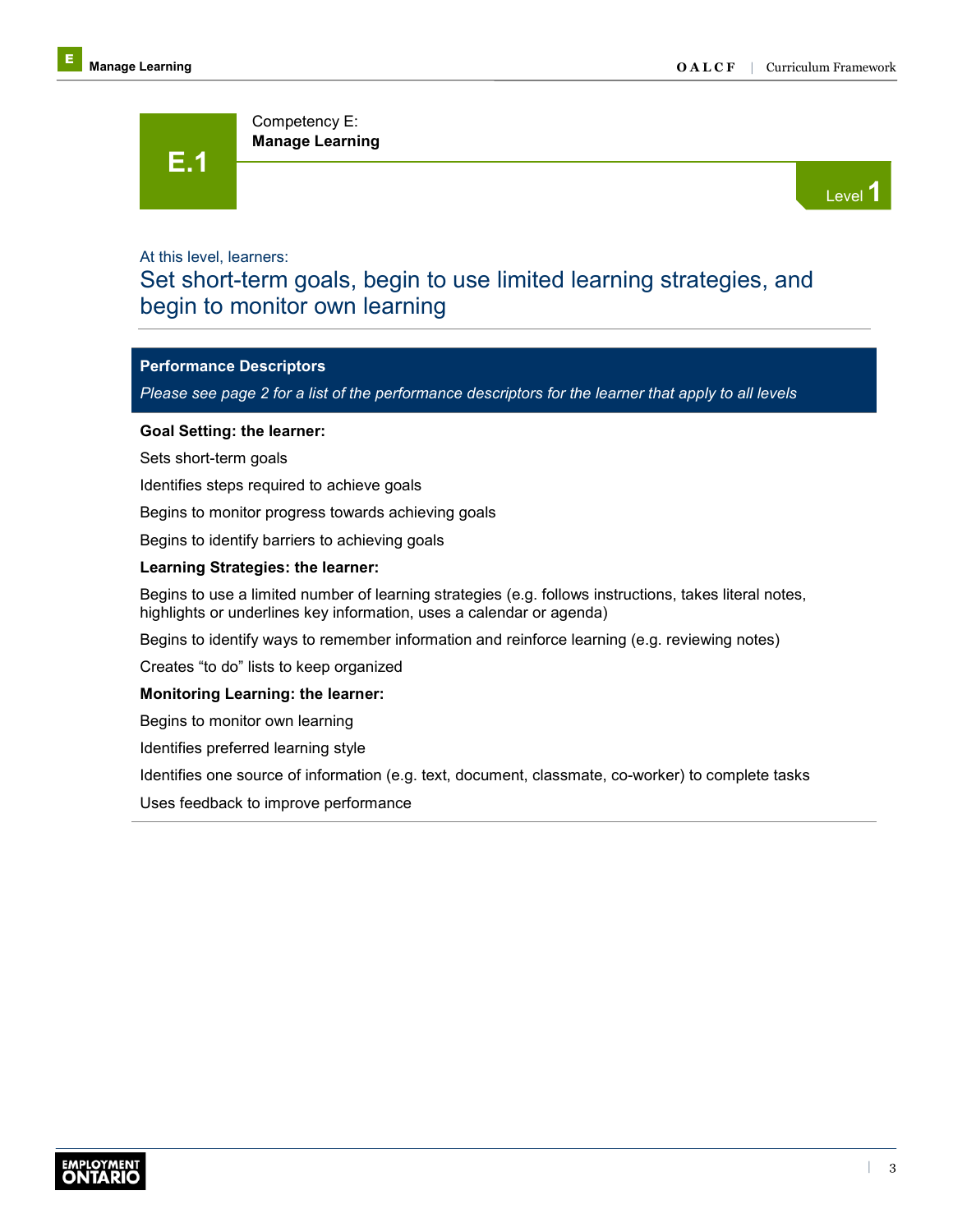**E.2** 

Level **2** 

## At this level, learners:

## Set realistic short- and long-term goals, use a limited number of learning strategies, and monitor own learning

## **Performance Descriptors**

*Please see page 2 for a list of the performance descriptors for the learner that apply to all levels*

## **Goal Setting: the learner:**

Sets realistic short- and long-term goals

Identifies steps required to achieve goals

Monitors progress towards achieving goals

Competency E: **Manage Learning**

Identifies barriers to achieving goals

Begins to adjust goals, activities, and timelines to address obstacles to achieving goals

## **Learning Strategies: the learner:**

Uses a limited number of learning strategies (e.g. takes notes, organizes learning materials)

Identifies ways to remember information and reinforce learning

Sequences activities in multi-step tasks

## **Monitoring Learning: the learner:**

Monitors own learning

Begins to adapt to instructional approaches and learning materials that do not reflect preferred learning style

Begins to identify how skills and strategies can transfer to different contexts

Identifies multiple sources of information to complete tasks

Evaluates own performance using established criteria and tools (e.g. checklist, rubrics)

Begins to identify ways to improve performance